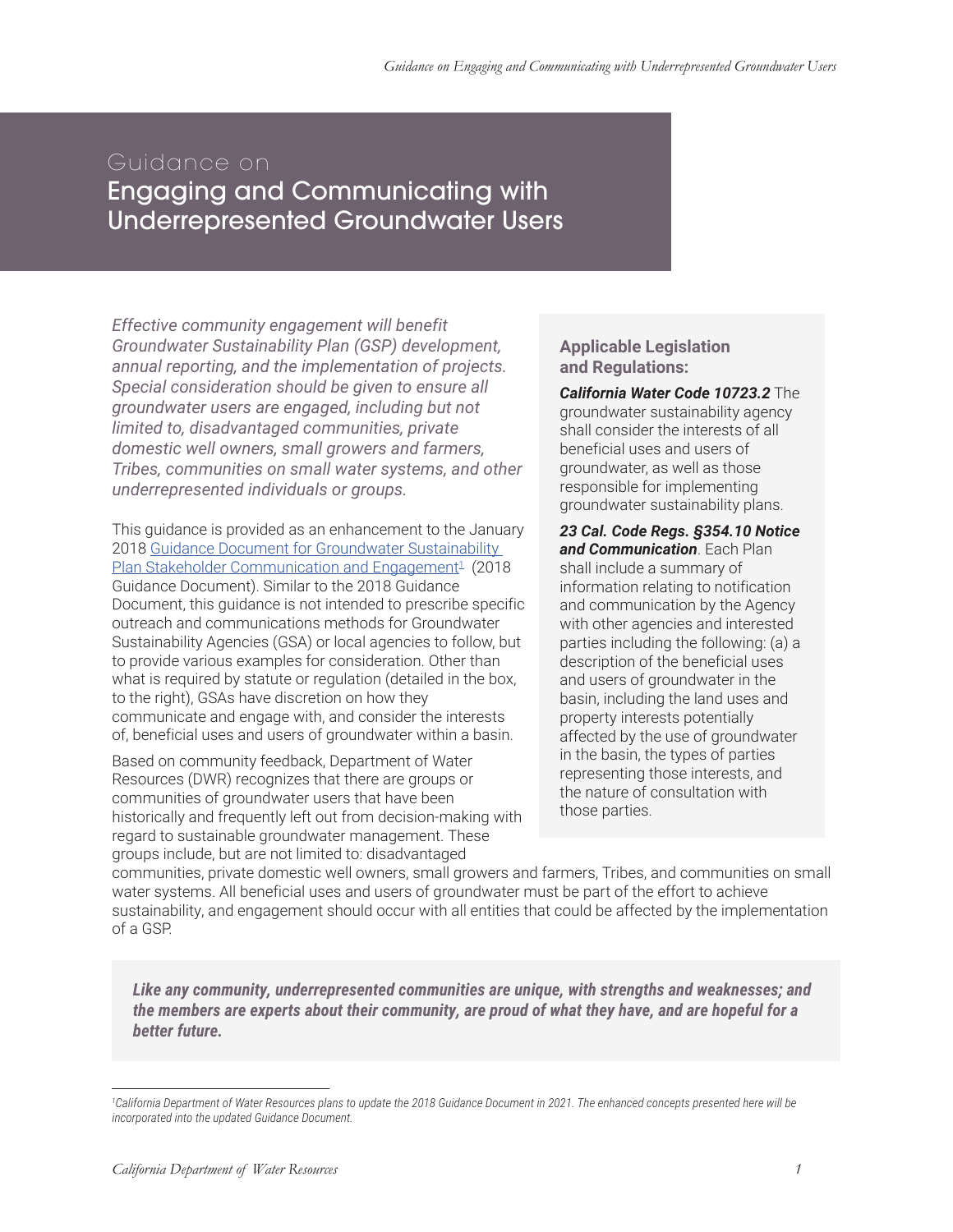## Communication and Engagement Steps

Since some groundwater users have been historically and frequently left out of decision-making processes, a strategy of listening and sharing is necessary for a GSA to engage meaningfully and to establish trust and mutual understanding. The 2018 Guidance Document describes seven steps for communicating and engaging with communities. These seven steps are listed with suggested enhancements for engagement.

- **1. Enhancing the step: Set Goals and Desired Outcomes: Preparing for Public Engagement**
	- Have you recognized that engagement with all communities of groundwater users can require extra time and resources?
	- What are the barriers you face, and opportunities you can take, when engaging members of the community?
		- » Some examples include: languages spoken, other time commitments, proximity to meeting locations, lack of broadband internet, resources sufficient to engage (time, transportation costs, childcare, meals, etc.), technical complexity, mistrust, or lack of awareness.
	- Who can you assign to be consistently engaged with the community; listening, thinking through, and then reflecting what you have heard?
	- What are you prepared to hear? How will you acknowledge visible anger and frustration due to injustices and lack of trust?
	- Be prepared to revisit this step, after you have engaged your community.
		- » Do members of the community agree with how you defined the barriers and opportunities? What could change about your approach?
- **2. Enhancing the step: Identify the Interested Parties: Opportunity for Inclusion**
	- Do the tools for identifying communities align with on-the-ground reality? Do lines on the map define a community? Are any community members left out by the tools being used?
	- Who has the community elected—formally or informally—to lead or represent them?

## communication? **Tools for Identifying Interested Parties:**

*DWR Disadvantaged Community Mapping Tool California Native American Heritage Commission State Water Board Human Right to Water Portal CalEnviroScreen US Census Bureau Data Portal*

- How have they been engaged by you or others in the recent past? The distant past?
- If you aren't already engaged, who is someone trusted that can invite you into conversation with the community?
- **3. Enhancing the step: Interested Party Survey and Mapping: Hearing From Diverse Interests**
	- Members of communities are wise, proud, and hopeful, and will appreciate when you consider their strengths, not just their deficits. Are you ready to honor and respect community pride and assets in your engagement and communication?
	- Can you invite those you have engaged to co-create the process for further engagement, accepting their expertise about their community while you are asking them to accept your expertise about groundwater management?
	- To build and strengthen relationships with underrepresented groundwater users, how can you listen with humility and curiosity, being trustworthy and patient? What steps will you take to build mutual respect?
	- Have you learned so much here that it is time to go back to Step 1 to reconsider your goals and outcomes, and to reevaluate how you identified your interested parties?
- **4. Enhancing the step: Messages and Talking Points: Refining Messages Based on Community Need**
	- Are you communicating using words and concepts that you've heard members of the community using to describe themselves, and their goals?
	- Are you making sure to listen, and reflect what you hear, as people respond to your messages and talking points? Is there room to improve